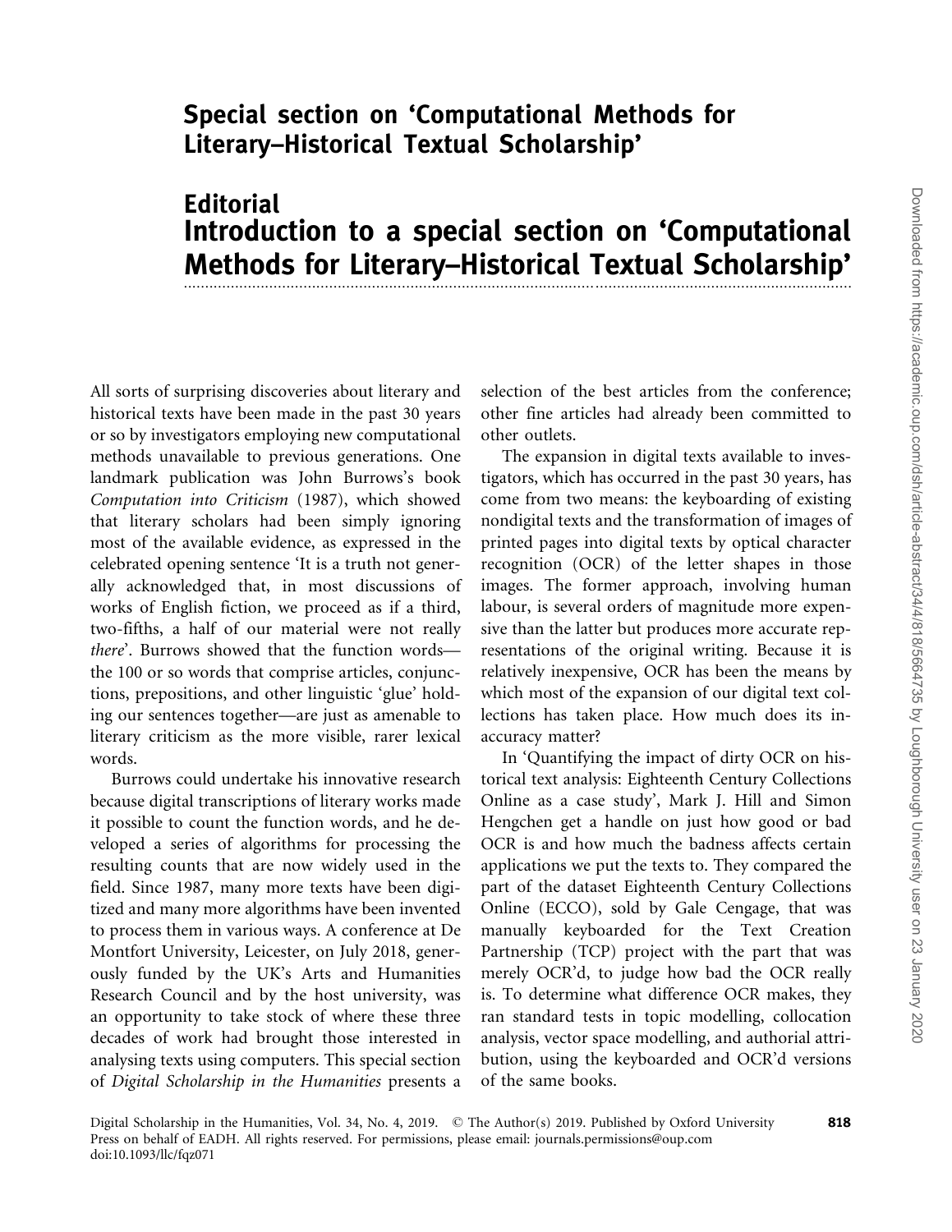At the level of individual characters, Hill and Hengchen found that OCR is not especially bad in that it does not register a greatly different number of characters from the keyboarded text, but at the word-type level, it is much worse. Because of shape-recognition errors, there appear to be 2.7 million word types in the OCR corpus compared to about 765,000 word types in the keyboarded corpus of the same books. After taking out certain stop words, the top 500 words in the OCR text and the top 500 words in the keyboarded texts differed by 100 words, when of course they should be the same 500 words. Wholly 6.8%, over 5 million tokens, of the OCR corpus is made of types that do not exist in the keyboarded corpus (which is a kind of false positive) and 0.6% (around 451,000 tokens) of the keyboarded corpus are missing from the OCR corpus (false negatives).

Of course, these type-wise counts tell us when spurious non-words are created by OCR error but not when OCR error creates a wrong word that nonetheless is a real word. Looking at the problem page-wise, Hill and Hengchen were able to estimate the metrics called 'Accuracy' (the sum of True Positives  $+$  True Negatives divided by the sum of True Positives + False Positives + False Negatives + True Negatives), 'Precision' (True Positives divided by the sum of True Positives  $+$  False Positives), 'Recall' (True Positives divided by the sum of True Positives  $+$  False Negatives), and what is called the 'F1 Score' (double the product of Recall  $\times$  Precision divided by the sum of Recall + Precision), for which they provide the figures. According to Hill and Hengchen, the F1 score is the most useful general measure.

As textual scholars might already expect, looking at the letters that give OCR the most trouble, the letter 's' stands out: it appears in many more of the incorrectly OCR'd words than other letters do. Ligatures, especially those involving 's', also cause OCR error. Long words, of course, give more opportunities for errors to be introduced. Unfortunately, more than half of all word types contain 's' or the ligatures 'ct', 'ff', or 'ffl', so about a quarter of all word-tokens in the corpus are likely to be wrongly OCR'd. Knowing this sort of thing can help those who need to perform automated preprocessing on the texts they want to use from an OCR source, since it directs their attention towards the words most likely to be wrong in that source.

Put to work in different kinds of analyses, Hill and Hengchen found that using the method called Structured Topic Modelling, in which the number of topics is itself inferred from the writing rather than being stated in advance, the OCR corpus produced more topics than the keyboarded corpus (seventy-seven to sixty-five topics) but reassuringly all the keyboarded corpus's topics were present in the OCR corpus's topics list. Moreover, intertopic distance maps show that the topics derived from the OCR and keyboarded corpora are about equally shaped in relation to the words they depend upon. As expected, the topics dependent on words with 's' and ligatures were the ones showing the most difference between OCR and keyboarded texts in the probability distributions that define the topics.

The effect of OCR on word-pair collocation analysis turned out to be more severe: about 490,000 collocations were found in the keyboarded corpus but about 605,000 were found in the OCR corpus and of the 319,000 collocations that did not appear in both lists, 70% were in the OCR corpus. Taking as an example the collocations involving the word 'public' (also spelt 'publick'), Hill and Hengchen found 765 in the keyboarded corpus and 750 in OCR corpus, which sounds good until we learn that fully 305 (nearly half) of these were not in both lists. That is a lot of spurious and missed collocations.

To see the effect of all this on authorial attribution analysis, Hill and Hengchen experimented with three methods—Burrows's Delta method, k-nearest neighbour, and nearest centroid—on single tokens, on token 2-grams, and character 3-grams. The keyboarded corpus was used to make authorial attributions for particular works in the corpus and where the attributions were correct the OCR corpus of the same works was then used to make the attribution to see if it came to the same conclusion. It turned out that corpus size was more important to accurate authorial attribution than accurate OCR was, and indeed sometimes getting a larger corpus made a bigger improvement in attribution accuracy than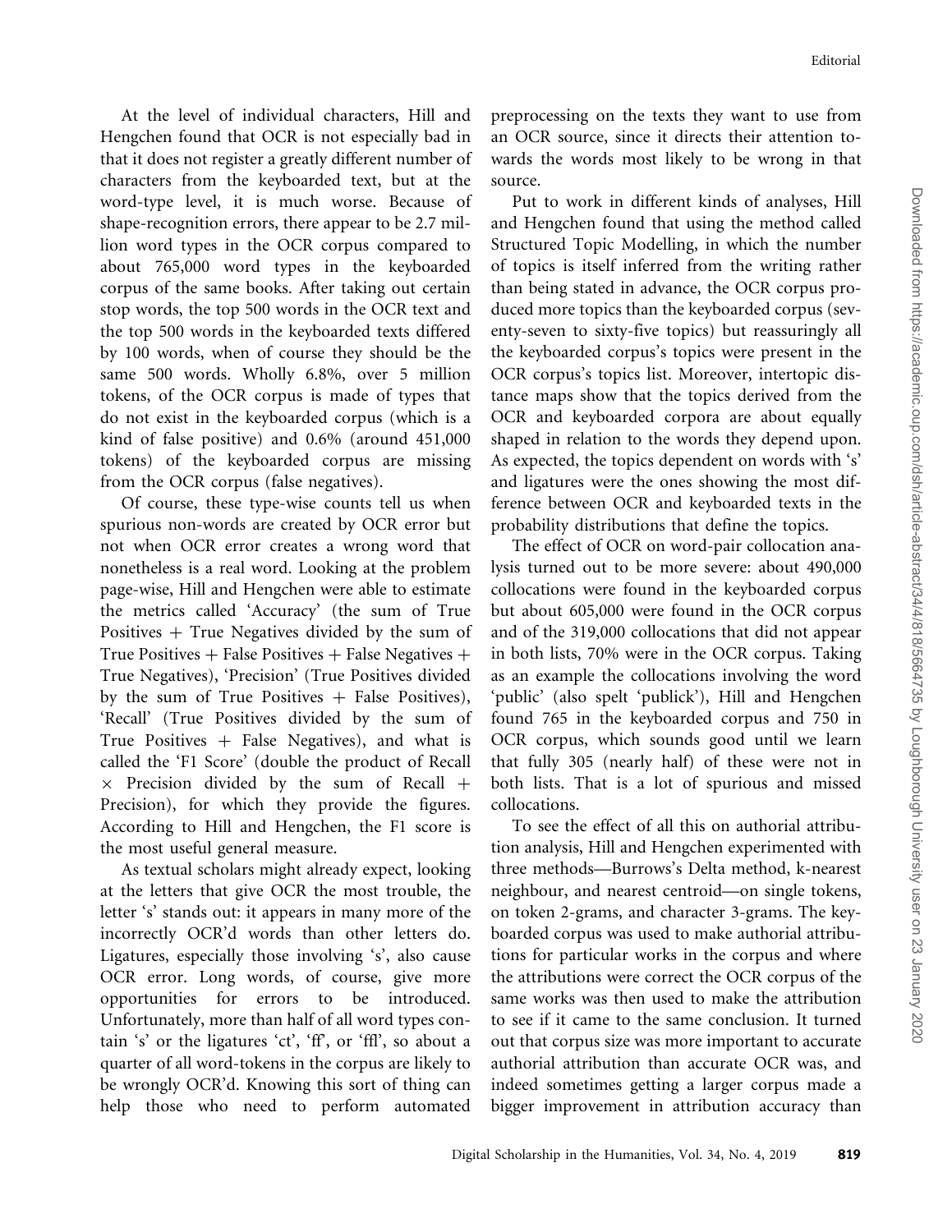getting cleaner OCR did. Hill and Hengchen's conclusion is that for some applications such as topic modelling, even really dirty OCR (below 70% accuracy of words) is still useful. But how do you know how dirty your OCR is? It turns out that for the ECCO OCR'd corpus, the published accuracy rates are pretty reliable and only slightly overstate how good the OCR is.

Also concerned with the digital texts that form the raw materials for our computational approaches is the article 'Agree to disagree: modelling coexisting scholarly perspectives on literary text' by Elli Bleeker, Bram Buitendijk, and Ronald Haentjens Dekker. Whereas Hill and Hengchen were concerned with texts that represent documents as simple strings of alphabetical and punctuation characters—as when texts are encoded according to the ASCII standard or its refinement is known as UTF-8—Bleeker, Buitendijk, and Dekker consider texts to which various kinds of markup encoding have been applied to represent structural and typographical information in source documents. They describe a new attempt to improve on our current markup practices to better represent multiple competing perspectives on a text.

For textual scholarship, the most commonly used standard for markup is eXtensible Markup Language that conforms to the guidelines of the Text Encoding Initiative (TEI). The names of elements—the units of structure and typography—given in the TEI Guidelines are meant to be intuitive and hence to encourage everyone to use them to mean the same things, but in reality, different investigators differ in their understanding of what each element name means and so they do not all use them in the same ways. What is needed is a way to describe what each project means by the element names it uses and for that description to be machine-readable as well as human-readable. This is known as markup semantics, a challenging issue that has been a topic of study for several decades.

Bleeker, Buitendijk, and Dekker intend to achieve this end by expressing information about text in a new data model they call Text-as-Graph (TAG). Rather than representing document information as a tree structure in which every node except the root is a child of a higher node, or as a graph in which

nodes are connected by individual lines called edges, TAG uses what is called a hypergraph in which a single edge can join any number of nodes. The markup language for TAG, called TAGML, lets users add multiple layers of markup to the source text transcription. Each layer can express a potentially different scholarly perspective, such as the textual, the documentary, and the rhetorical. Because of the unique structure of a hypergraph, these different layers of markup can overlap. This approach overcomes the well-known problem that markup languages are unable to easily represent overlapping structures, as when the semantic structure of a series of paragraphs allows the user to create a paragraph that overruns the bounds of an alternative way of looking at the text, which is a series of pages.

To accompany their innovative markup technology, Bleeker, Buitendijk, and Dekker developed a workflow, based upon the version-control system called Git, which allows many people to work on the same text at once without needing a purposebuilt multi-editing platform. (There already are quite a few of those and none shows any sign of being the one that everybody will adopt.) This workflow requires a complex comparison of the TAGML files, since these may differ on the level of the text as well as on the level of the markup. Bleeker, Buitendijk, and Dekker's article explains how they expand standard collation principles—developed for collating base transcriptions—to the collation of differing markup of the same base transcription.

Once we have texts to work on, there are everexpanding ways of applying them to literary–historical questions we want to answer. One of the earliest computational applications, preceding even the widespread availability of digital computational services, is authorship attribution: figuring out who wrote a text by analysing what is in it. In 'Finding ''Anonymous'' in the digital archives: the problem of Arden of Faversham', Gary Taylor presents compelling evidence that the early modern play Arden of Faversham, first published in 1592, was written at least in part by the relatively obscure author Thomas Watson. (At the opposite end of the spectrum of fame, William Shakespeare has recently been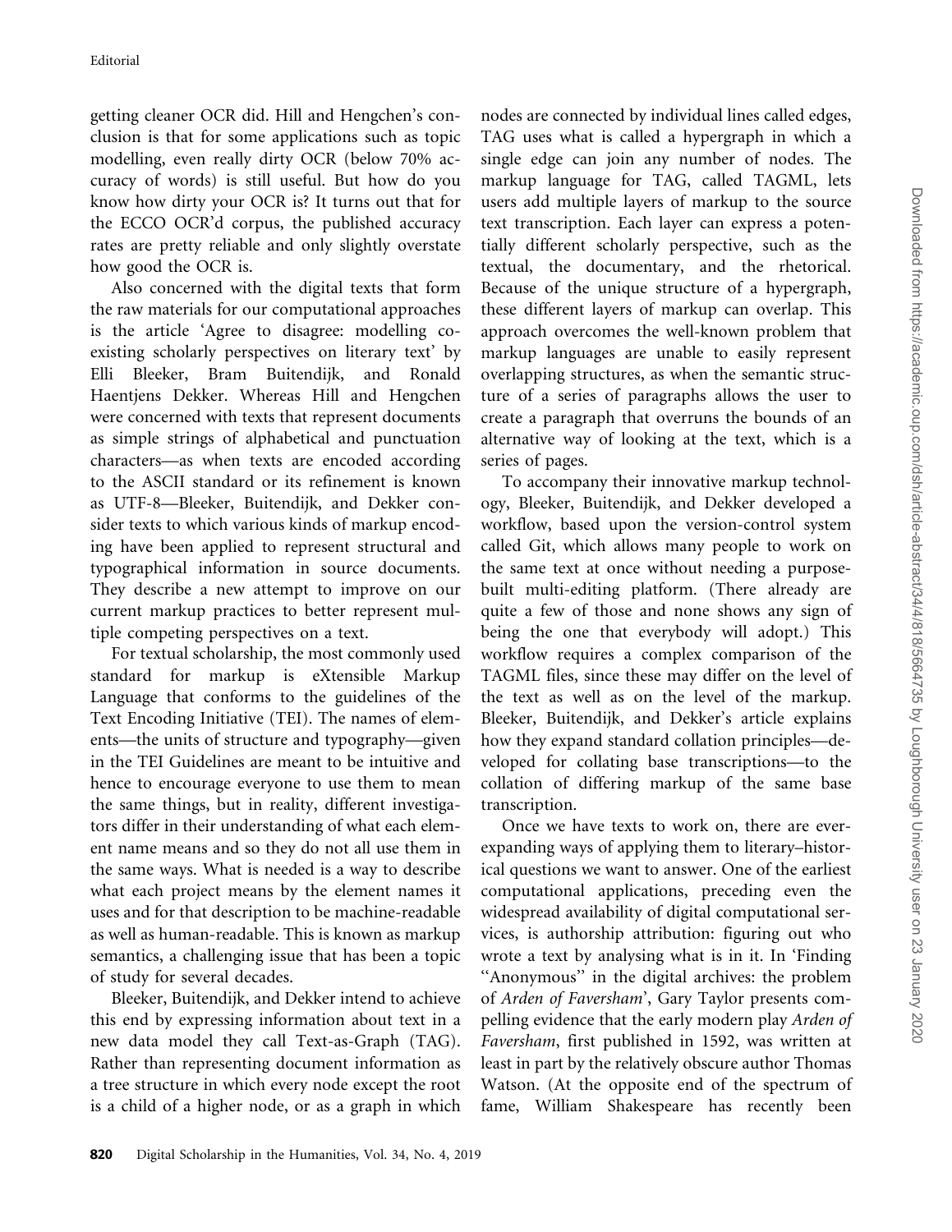convincingly claimed as the author of at least the central part of this play, its third act.)

Arden of Faversham is especially hard to attribute because it comes from the period before 1594, for which we have fewer plays than later on and fewer still that are single-authored and securely attributed. Adding to the problems, Arden of Faversham probably has at least two authors and if one of them was Shakespeare then it was not the Shakespeare we know from his later, more mature, works but Shakespeare near the beginning of his career. Moreover, some candidate authors for writing Arden of Faversham left us no single-authored securely attributed plays, such as Thomas Achelley, Michael Drayton, Richard Hathway, and Thomas Watson.

Taylor constructed a corpus of fifteen dramatists' complete output from Early English Books Online Text Creation Partnership (EEBO-TCP). He took as his sample from Arden of Faversham the run of thirty-four lines from 10.1 to 10.34, being 274 words from which he extracted every 2-gram, 3 gram, and 4-gram and searched for them in EEBO-TCP. He also searched for 'every collocation of two or more semantic words (nouns, verbs, adjectives, and adverbs) ten words before or after each other'. He was looking for matches that appear only in Arden of Faversham and the canon of just the fifteen candidate authors. Taylor counted maximally, so each subgram within a 3-gram (of which there will be two 2-gram subgrams) or a 4 gram (of which there will be two 3-gram and three 2-gram subgrams) added one more to the count of matches, but he also tallied what would be the result if we counted only the largest  $n$ -gram as a single match and ignored all the subgrams within it.

Looking in the dramatic canons and adjusting for canon size (of which Shakespeare's is the largest), Thomas Watson came out as having the most matches with Arden of Faversham 10.1–34 and by a huge relative margin. Turning to the non-dramatic canons, the same thing happened: Watson had by far the most connections to Arden of Faversham 10.1–34. In both approaches, Thomas Kyd (Brian Vicker's preferred candidate) came second to Watson. The same thing happened when Taylor counted only works from 1585 to

1594. Next Taylor tried weeding out the links that are unique to one of his fifteen candidates but no longer unique when we consider all of EEBO-TCP from 1585 to 1594. This did not add to his candidate list, but it did remove phrases that are not, in fact, peculiar to one writer, and the result was still the same: Watson came out on top, whether Taylor considered only dramatic canons or canons in all writing genres. Whatever way you slice it, Watson seems to have written Arden of Faversham 10.1–34.

Also concerned with authorship attribution is David Hoover's 'Simulations and difficult problems', and as well as tackling particular unsolved problems he considers how our methods of detection might be improved. One of his examples is the same Arden of Faversham that Gary Taylor considers. Hoover addresses the problems arising when the disputed text is itself rather shorter than we would like, when we have too few well-attributed texts to compare with the disputed text and are uncertain about their genres, and when the well-attributed texts are co-authored and we do not know who wrote which part. Hoover illustrates the making of what he calls 'simulations' in which we treat a wellattributed text as if it were of disputed authorship and experiment to see what our tests say about it to reject those tests that fail to attribute this text to the person we know wrote it.

A claim was made in the early 2000s that a group of anonymously and pseudonymously published short stories were the undiscovered early works of Henry James, and Hoover became involved in trying to confirm the attribution. The samples were small and we know that James's style changed over time and we have few early works to go on. Hoover recreated the tests that had been used to make the attribution and found them to be essentially unsound when he ran a simulation. It was demonstrable that the tests were particularly sensitive to sample size and liable to give false attributions to larger texts.

Hoover considers the authorship of the anti-Mormon book Female Life among the Mormons (1855) which has been attributed to Cornelia Ferris, wife of Utah governor Benjamin Ferris, and a couple of related cases. His procedure is to model a series of scenarios—such as all the books are by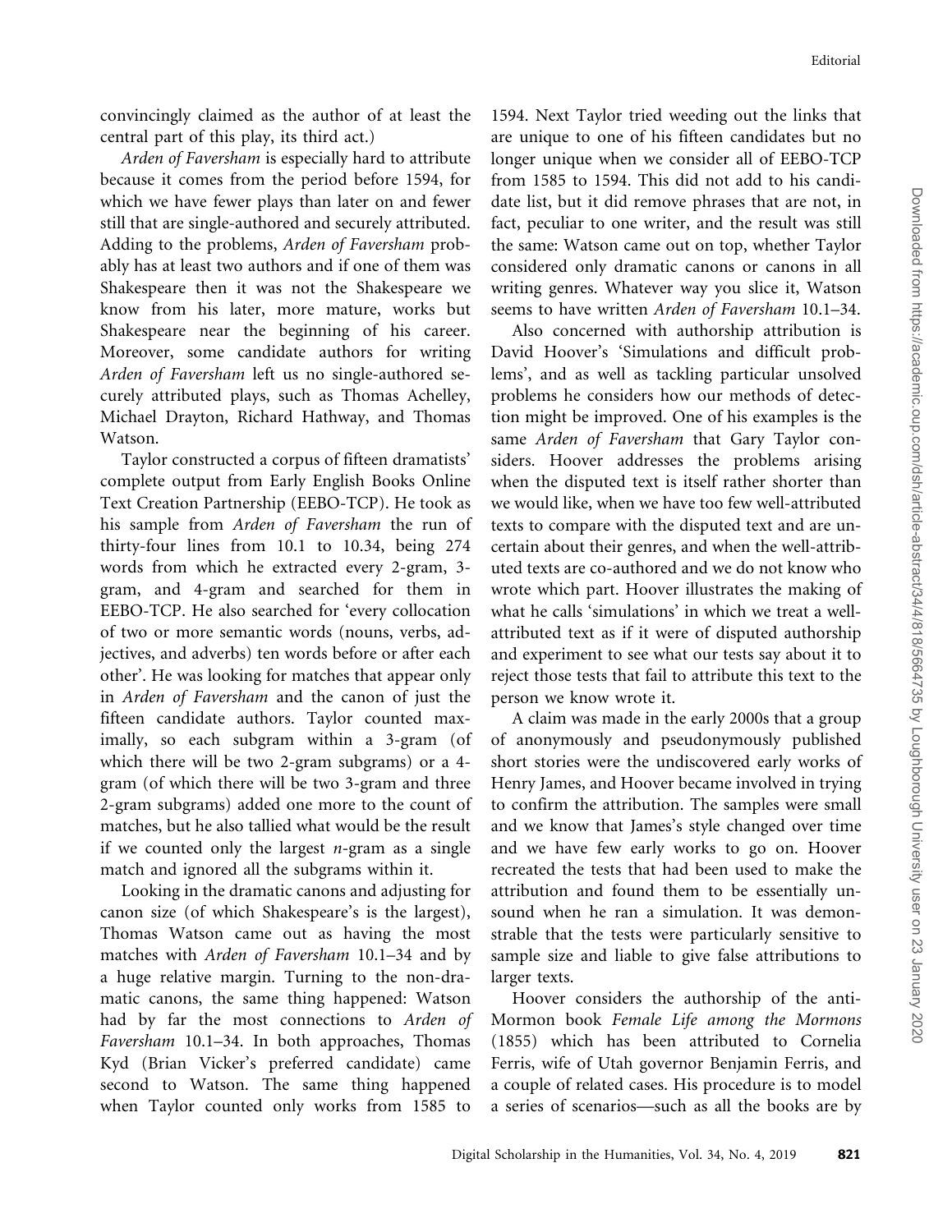the same author, each is by a different author, and so on—and for each one, he determines using Student's t-test how likely it is that he would have got the results he did if this scenario's premise were true. He then adds some known-to-be true scenarios and known-to-be-untrue scenarios about other works and compares the results he got for those with the results he got for the scenarios in dispute. The result is that Ferris writing Female Life among the Mormons is especially unlikely.

Hoover turns to some collaborations of Robert Louis Stevenson and Lloyd Osbourne, for which we have Osbourne's account of who wrote which part and some corroborating accounts from Stevenson. Hoover investigates these accounts of who did what, using some of the tests build into the Stylo package for the R statistical computing environment. Again, he creates what he calls simulations as validation runs using cases of known authorship set up with the same parameters as those applied for the experiment. In some cases, he has to recreate the known circumstances by stitching together parts of Stevenson's and parts of Osbourne's writing to match the hypothesis about collaboration that is being tested.

Hoover returns to a topic he has addressed before: Brian Vickers's claims about early modern drama and the utility of n-gram matches between words. Hoover points out that Vickers's insistence on looking only at plays from around the same time as the one he wants to attribute risks overlooking valuable evidence from a later period if the true author was much younger than Vickers's preferred candidate. Moreover, Vickers never calculates just what results—how many shared  $n$ -grams—we should expect to find if his candidate is not the true author. Hoover here extends his previous work replicating Vickers's methods but using nineteenth-century drama instead of early modern drama. His conclusion is that Vickers's method used to attribute Arden of Faversham to Thomas Kyd would misattribute the plays Hoover is testing it with.

The point of Hoover using the Victorian drama is that it provides enough plays to do the kind of simulation that is not possible with the early modern drama because, for example, Kyd's securely attributed canon has at most only three plays. Taking the validation still further, Hoover invents pseudo-authors by splicing together parts of different writers' plays, and these pseudo-texts also get seemingly conclusive attributions by Vickers's method, which of course they should not. Hoover concludes that shared rare n-grams alone do not provide adequate evidence of shared authorship.

Authorship is not the only aspect of language that computational approaches can shed light upon. In 'A computational approach to lexical polysemy in Ancient Greek', Barbara McGillivray, Simon Hengchen, Viivi Lähteenoja, Marco Palma, and Alessandro Vatri show that we can get some sense of the changing meanings of certain words across time and by genre using automated methods. Words' shifting meanings are of interest to scholars studying writings from the past who want to be sure that they are assuming the historically correct meanings for the words they study. McGillivray et al. take a probabilistic view and use Ancient Greek semantic change as their subject. One approach is to look at the company a word keeps: the context will help you decide which of its connotations is or are currently active. That works for a synchronic analysis but how can this be done diachronically?

The team took an automatically lemmatized corpus of 820 texts of Ancient Greek writing, comprising around 10 million tokens, ranging from the time of Homer to the fifth-century AD. First, they annotated by hand, using their knowledge of the historical meanings, the sentences containing the three polysemous words 'mus' meaning mouse or mussel or muscle or whale, 'harmonia' meaning fastening or agreement (harmony) or stringing (musical scale and melody), and 'kosmos' meaning order or decoration or world. (Actually, for the last one, there were too many occurrences so they looked only at the ones before 142 AD.) The annotation specified the meaning they thought active in each occurrence and whether they had determined this by collocates in the same sentence, or by knowledge of the wider text, or by common knowledge of the world, or by logic, and, or by the text's genre or register. Typically, automated systems only decide by the first of these means, the word's collocates in the same sentence.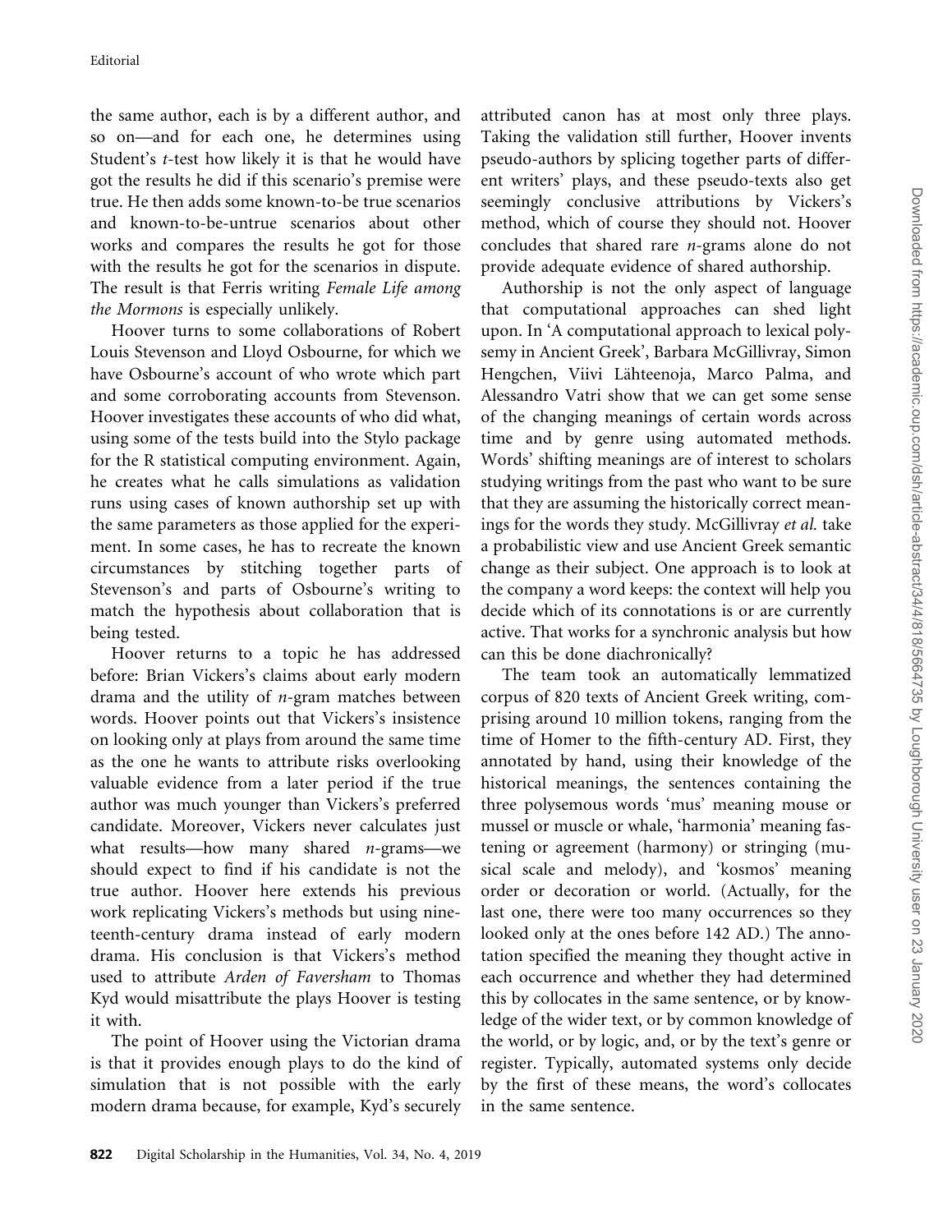This manual annotation gave the investigators the data to explore how the various senses of each word that were active in particular kinds of texts at particular times varied across time and also (since we know the genre for each text) to see how genre figures in this change. That is, if a particular sense of a word seemed to become more prevalent as a particular genre of writing became more prevalent, perhaps the reason is that this is the sense of that word that predominates in that genre. Tracking this possibility, the team found that genre did indeed seem to play a role in the particular sense of each word that is active in each use.

It is also possible to track innovations in sense, since if a word is present in a genre in one sense and later appears in that genre in a different sense, this is not a case of the genre shaping the sense but of time doing so. Of course, the new sense might have already been active in another genre before it appeared in this one, and the investigators tracked that. McGillivray et al. compared their handmade analysis with an existing computational model that attempted the same sort of thing, using the above example words and also some words for which independent research by others has sketched the changing polysemy.

Ancient Greek writing is a fairly small field within the whole of textual studies, and in 'Beyond digitization? Digital humanities and the case of Hebrew literature', Itay Marienberg-Milikowsky makes the case that in even smaller fields those employing computational approaches simply cannot afford to work in isolation from their non-computational colleagues. In the small world of modern Hebrew literature, he argues, there simply are too few colleagues to leave anyone out. By modern Hebrew literature, Marienberg-Milikowsky means the works written since the mid-nineteenth century. Unlike in other traditions, there are scholars who have read all the works in this one, so we can compare the results of distant reading to the results that we already have from close reading. Why are there literally no computational analyses of modern Hebrew literature? One reason Marienberg-Milikowsky identifies is that the field is obsessed with preservation and accessibility and gives these practices more credit than

it gives analysis. Marienberg-Milikowsky's suggestion for overcoming this is that those using computers should talk within his discipline about what computational methods might be able to do that more traditional scholars actually want.

Giving a concrete example of what computational methods offer that non-computational scholars might actually want is our final article, 'Quantitative measures of lexical complexity in modern prose fiction' by Ewan Jones and Paul Nulty. They show that computers can detect one particular literary feature, commonness of lexical choice, that turns out to be more important to criticism than we might otherwise think. One of literary writing's defining characteristics is lexical complexity, but can we quantify it? Sentence length has long been treated as a marker of complexity, for example, in the widely used Flesch-Kincaid Readability index, which also uses syllable counts. Jones and Nulty survey some other 'difficulty' measures that also use sentence length, before turning to other measures such as the relative proportions of various parts of speech such as adjectives and adverbs.

Another approach to difficulty is to measure 'abstractness' by first rating a collection of words according to where they appear on a scale from 'most concrete' to 'most abstract'. Jones and Nulty plot where various literary works of the nineteenth and twentieth centuries appear by the various measures, and the results do not much correspond to conventional literary wisdom. For example, James Joyce's Ulysses rates about as concrete a Robert Louis Stevenson's Treasure Island. Moreover, Joyce is about as concrete in the collection Dubliners as he is in the experimental Finnegans Wake, showing that concreteness is not really a marker of what readers report as the subjective experience of textual complexity. Jones and Nulty go on to show that no previously existing measure of complexity accurately tracks the characteristic features that literary scholars mean by complexity, so they created one that takes in 'the historical–cultural context in which a work is embedded'.

Jones and Nulty consider Henry James's corpus to be particularly useful in this regard for two reasons: his style is, on various objective measures, unlike other writers' styles, and moreover his style